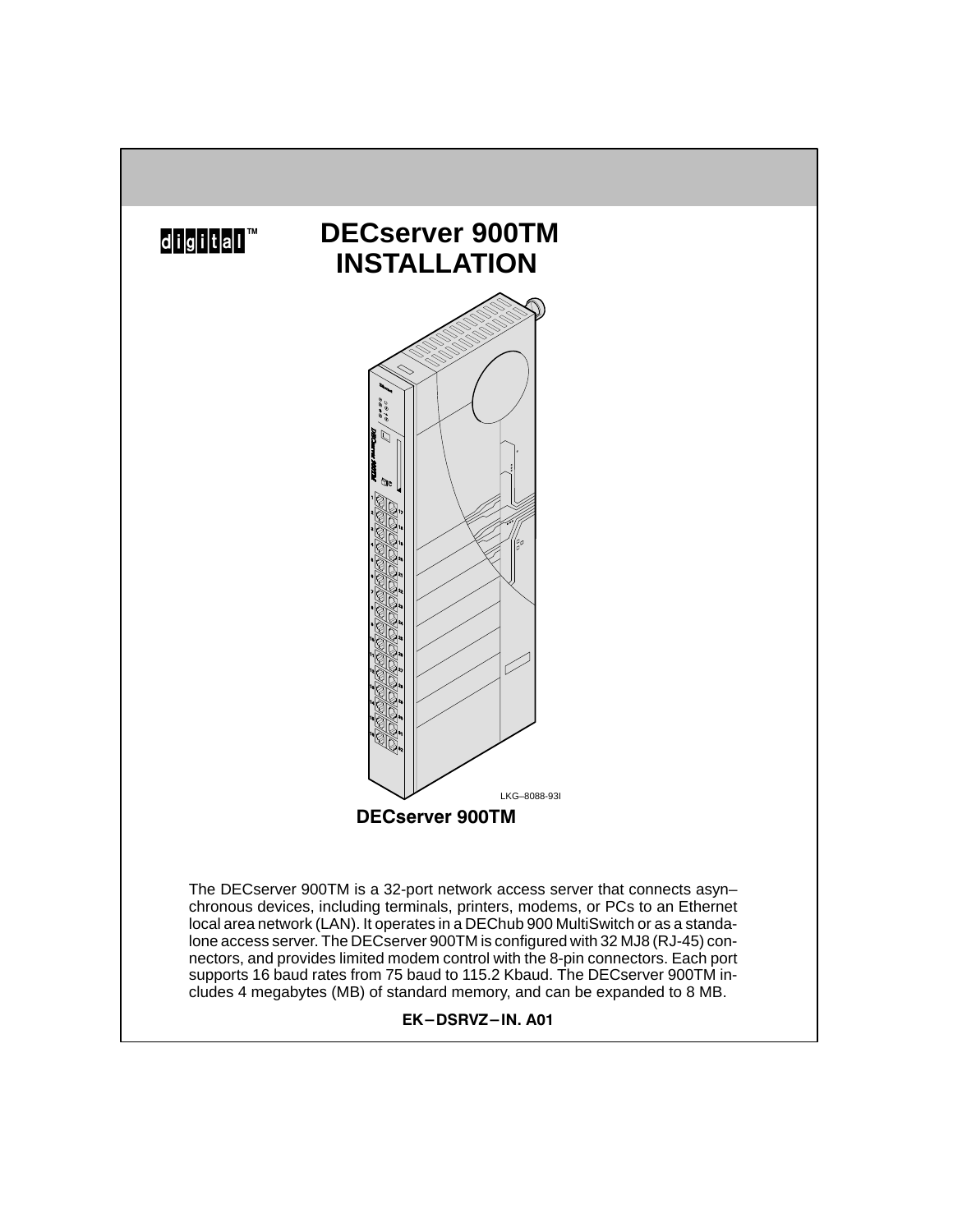## **Copyright**

 EK–DSRVZ–IN. A01 August 1993

The information in this document is subject to change without notice and should not be construed as a commitment by Digital Equipment Corporation. Digital Equipment Corporation assumes no responsibility for any errors that may appear in this document.

> Copyright © 1993 by Digital Equipment Corporation All Rights Reserved. Printed in U.S.A.

> > \*\*\*

The following are trademarks of Digital Equipment Corporation:

DEC, DECconnect, DEChub, DEChub ONE, DECserver, Digital, MultiSwitch, ULTRIX, OpenVMS, and the Digital logo.

UNIX is a trademark of UNIX System Laboratories, Inc. \*\*\*

#### **FCC NOTICE** – Class A Computing Device:

This equipment generates, uses, and may emit radio frequency energy. The equipment has been type tested and found to comply with the limits for a Class A computing device pursuant to Subpart J of Part 15 of FCC Rules, which are designed to provide reasonable protection against such radio frequency interference when operated in a commercial environment. Operation of this equipment in a residential area may cause interference; in which case, measures taken to correct the interference are at the user's expense.

 $+ + +$ 

**VCCI NOTICE** – Class 1 Computing Device:

This equipment is in the 1st Class category (information equipment to be used in commercial and/or industrial areas) and conforms to the standards set by the Voluntary Control Council for Interference by Data Processing Equipment and Electronic Office Machines aimed at preventing radio interference in commercial and/or industrial areas.

Consequently, when used in a residential area or in an adjacent area thereto, radio interference may be caused to radios and TV receivers.

Read the instructions for correct handling.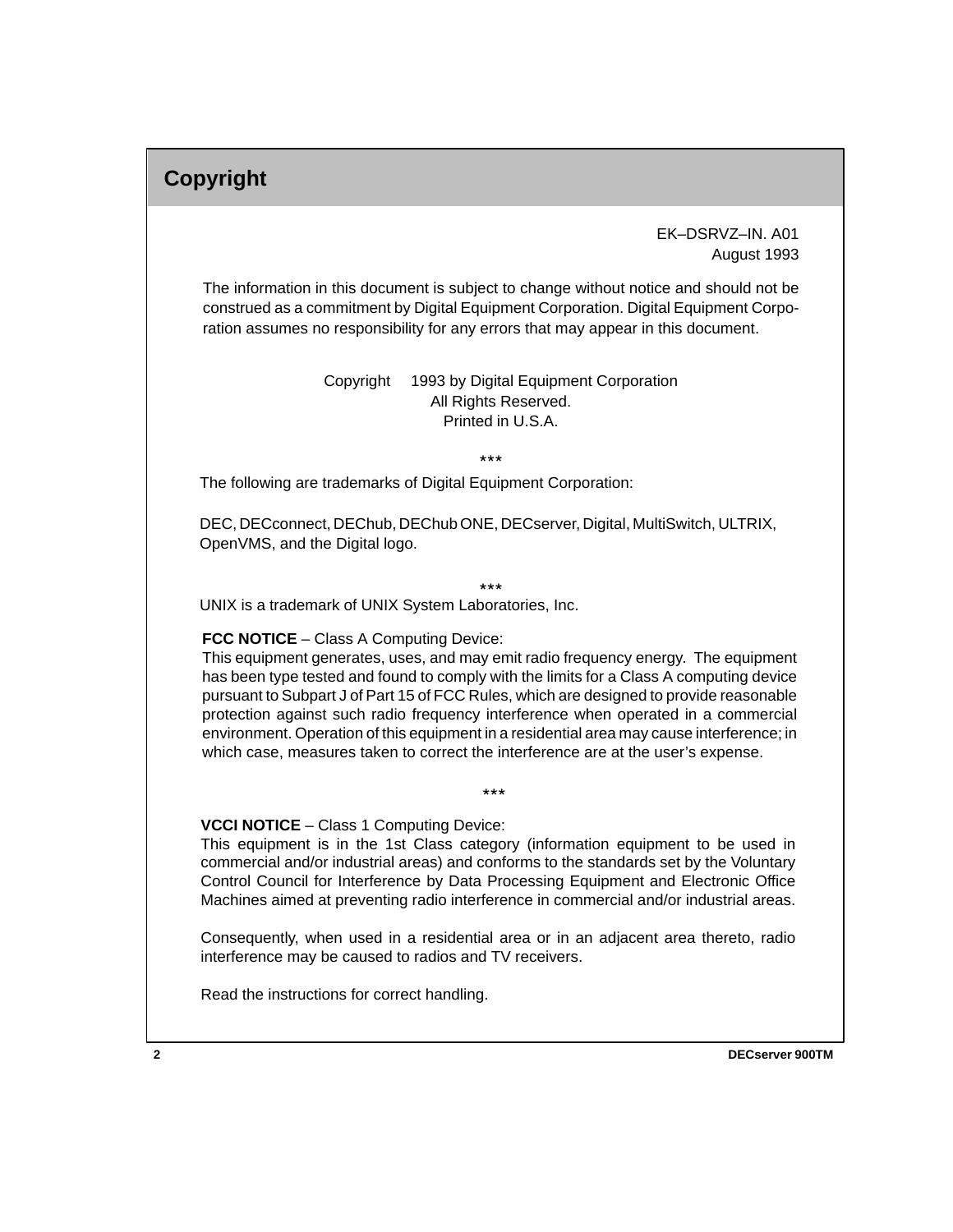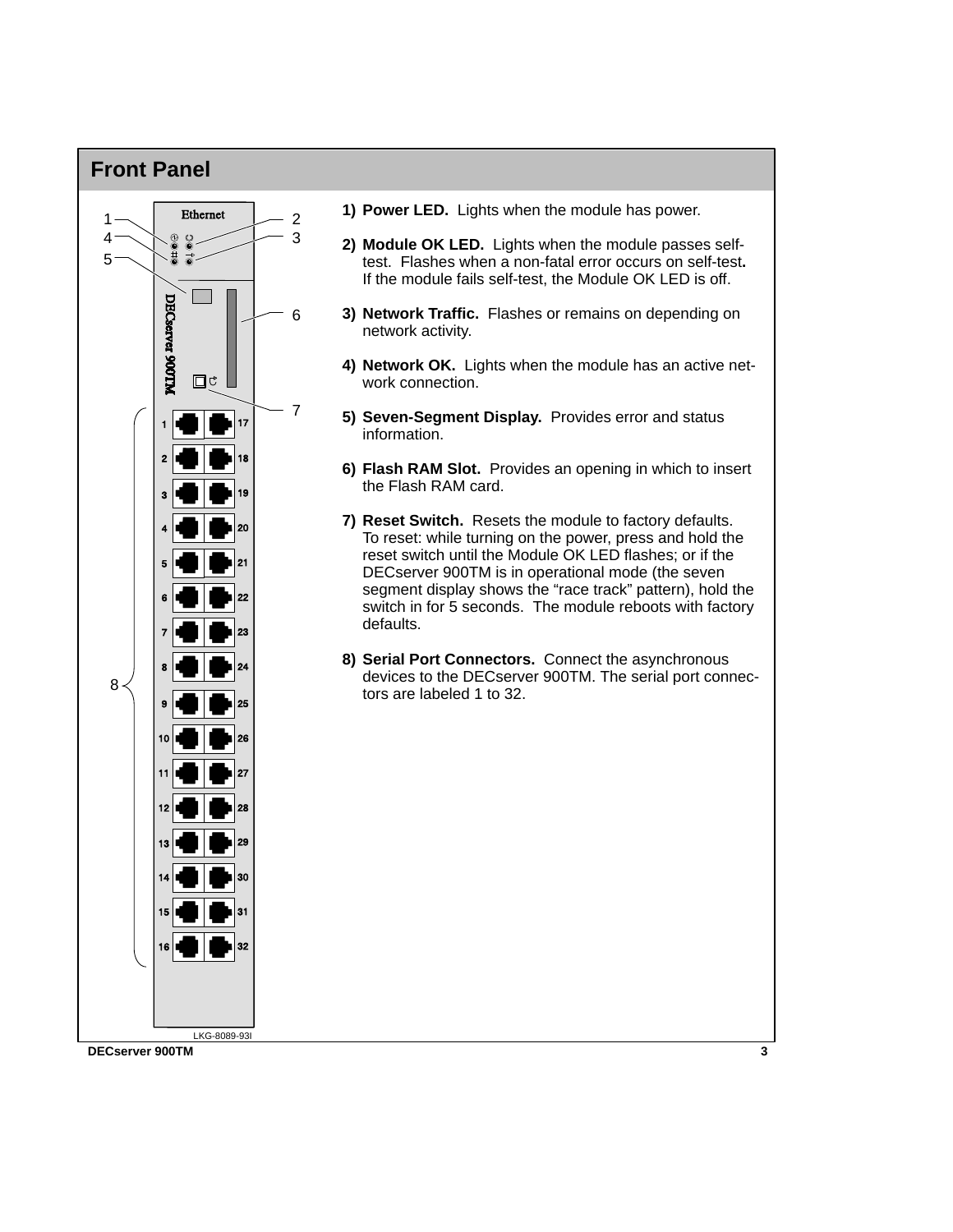### **Installing the Module into a DEChub 900 MultiSwitch**

You do not have to shut off the DEChub 900 MultiSwitch power when you install a module in the hub. The DECserver 900TM has a built-in hot-swap switch that allows quick and easy power-on installation and removal.

#### **Install the module into the DEChub 900 MultiSwitch.** Ò

- **a**. Check the Hub Manager Status Display to ensure that there is adequate power in the DEChub 900 MultiSwitch to accommodate this module's power rating. You may have to add another power supply to the DEChub 900 MultiSwitch to accommodate this module without affecting other modules already in the hub.
- **b.** Locate an available DEChub slot.
- **c**. Place the module's bottom mounting tab into the mounting slot on the hub.
- **d**. Pivot the module on the mounting tab and align the connectors. You hear the release lever click when the module is seated.
- **e**. Press down on the release lever to ensure that it is locked.

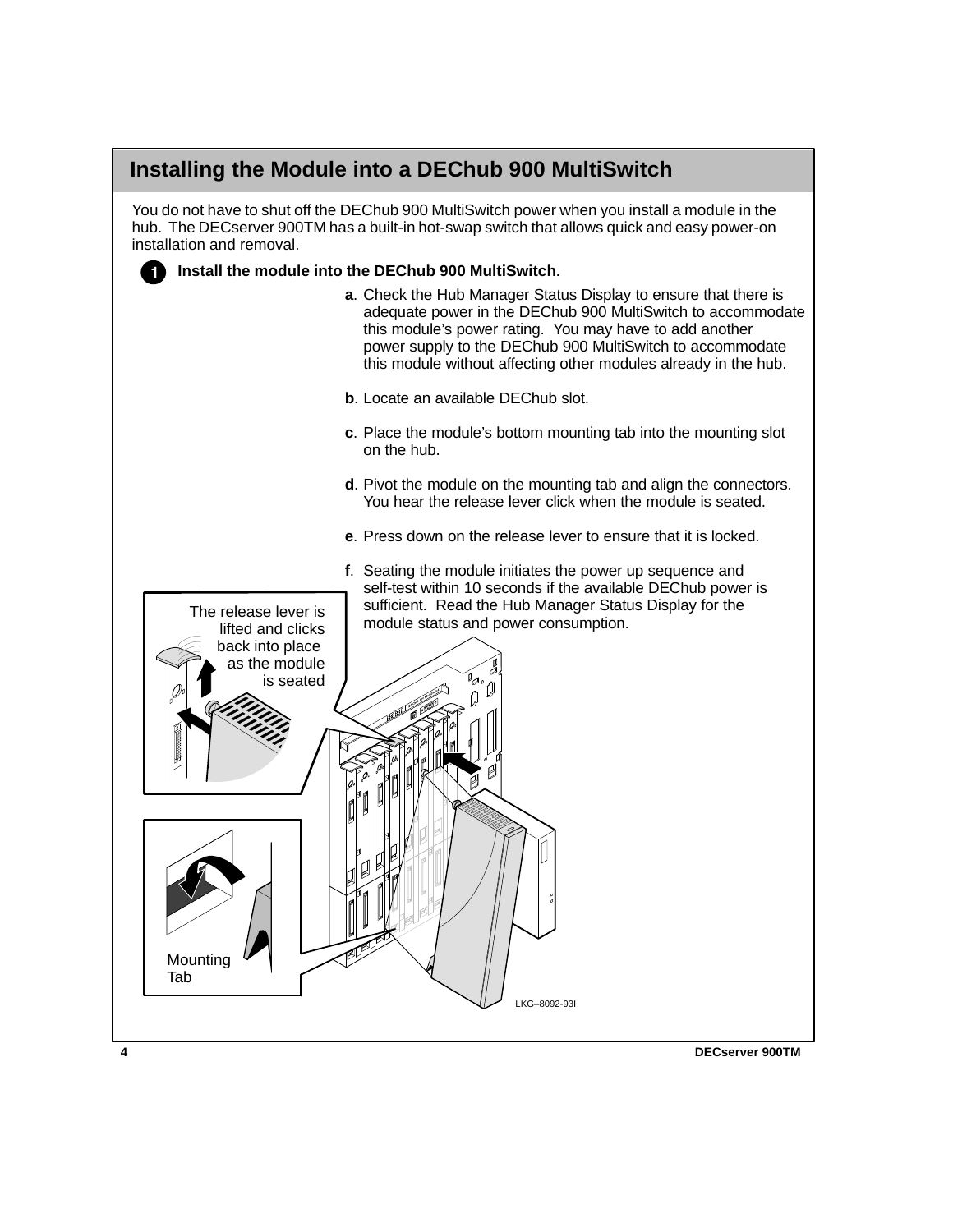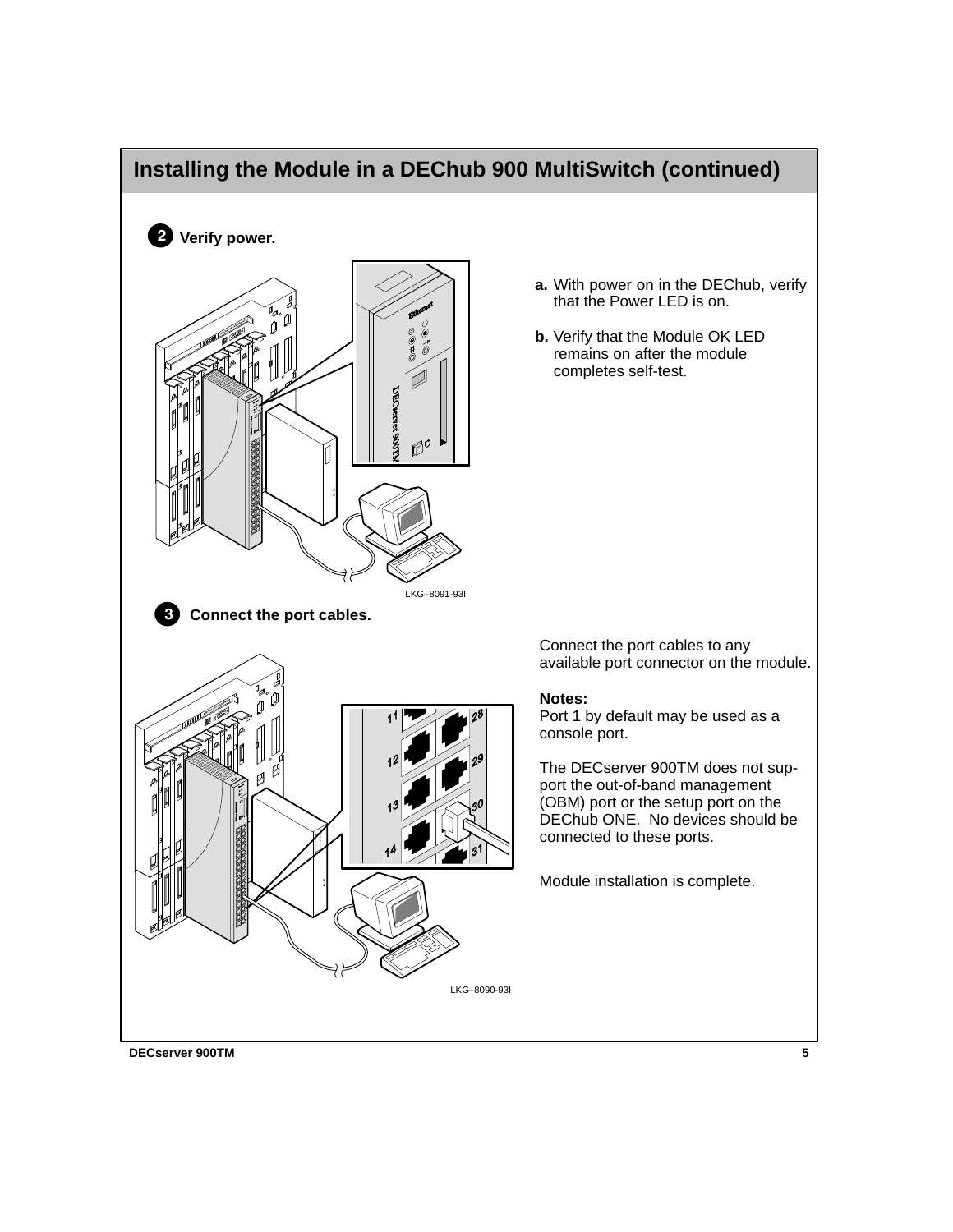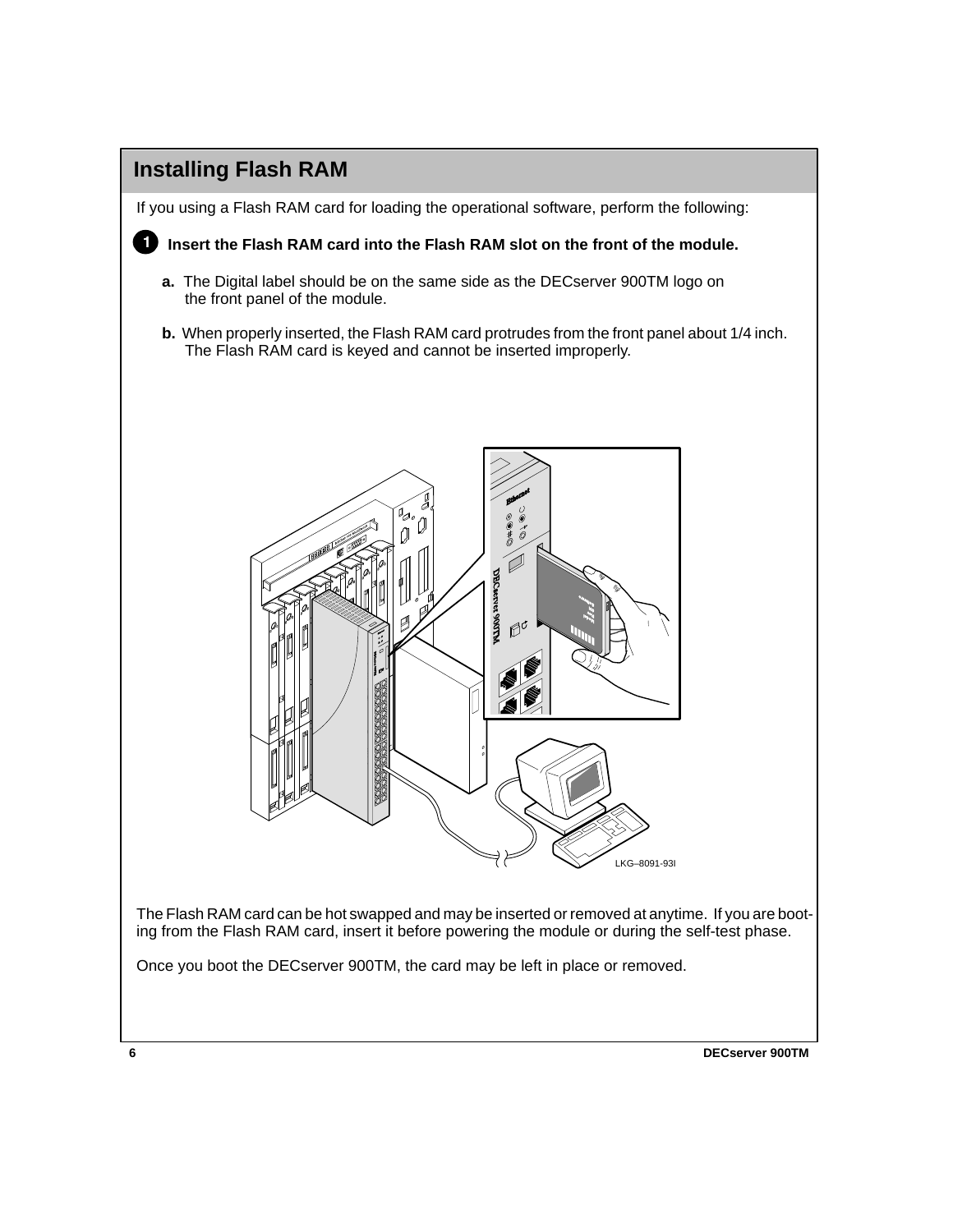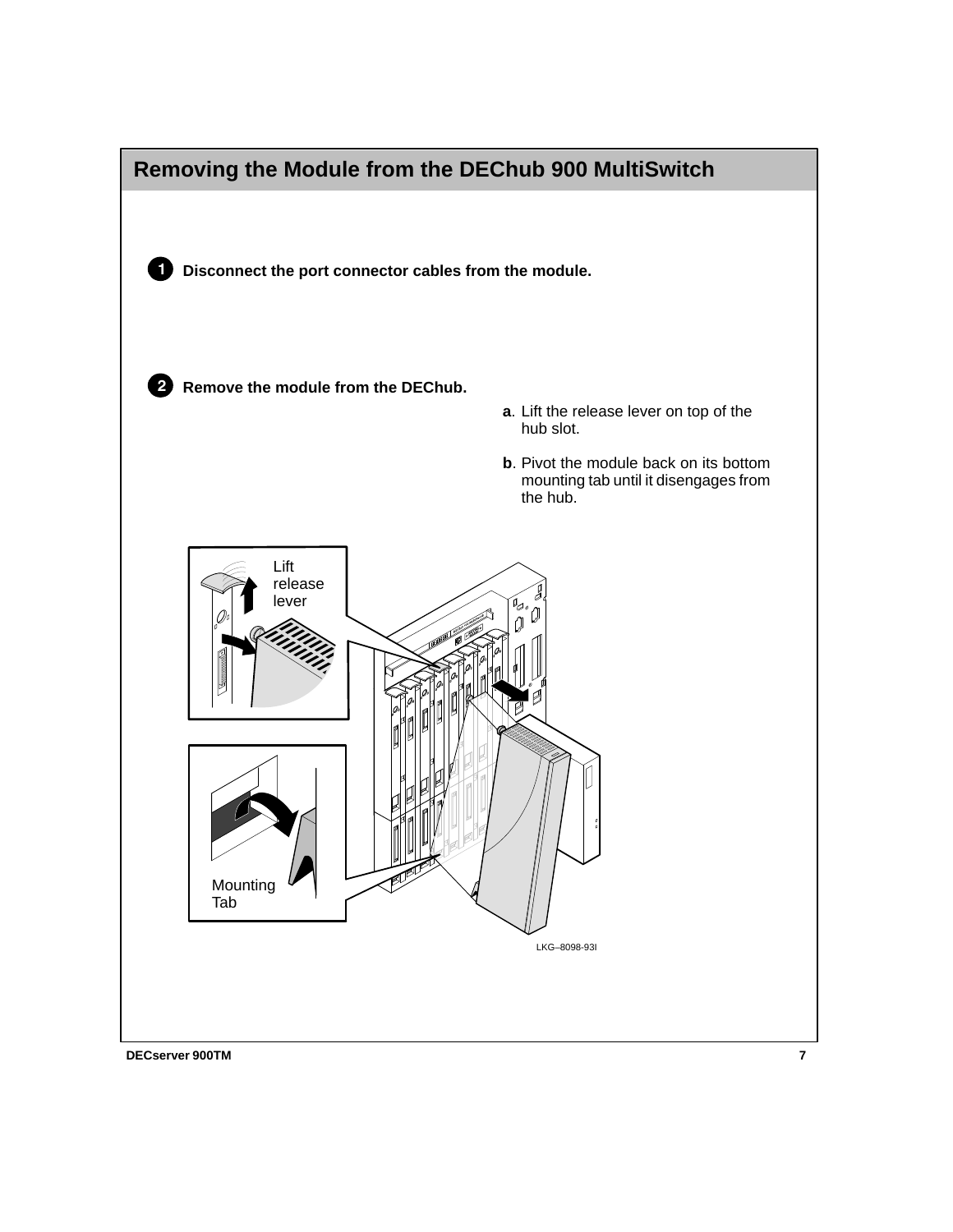## **Cabling**

Table 1 shows the maximum cable lengths for a number of data rates using DECserver 900TM supported line protocols.

For more information about cabling and configuring of local area networks (LANs) and using DECconnect system products, refer to the DECconnect System Planning and Configuration Guide.

| <b>Line Protocol</b> | Data Rate (Baud)                                        | <b>Cable Length</b>                                                                                                     |  |  |
|----------------------|---------------------------------------------------------|-------------------------------------------------------------------------------------------------------------------------|--|--|
| $EIA - 432 - A/V1.0$ | 4.8 K<br>9.6 K<br>19.2 K<br>38.4 K<br>57.6 K<br>115.2 K | (1600 ft)<br>500 m<br>(900 ft)<br>280 m<br>150 m<br>(500 ft)<br>(280 ft)<br>85 m<br>(100 ft)<br>30 m<br>12 m<br>(40 ft) |  |  |
| <b>DEC 423</b>       | 9.6 K<br>19.2 K<br>38.4 K<br>57.6 K<br>115.2K           | 900 m<br>(3000 ft)<br>(1000 ft)<br>300 m<br>(500 ft)<br>150 m<br>(200 ft)<br>60 m<br>(100 ft)<br>30 m                   |  |  |
| $EIA - 232 - E/N.28$ | 9.6 K<br>19.2 K<br>38.4 K<br>57.6 K<br>115.2 K          | 60 m<br>(200 ft)<br>(100 ft)<br>30 m<br>(50 ft)<br>15 m<br>(20 ft)<br>6 m<br>3 m<br>(10 ft)                             |  |  |

|  | Table 1 Maximum Cable Lengths <sup>1</sup> -- DECserver 900TM to Devices |  |  |  |
|--|--------------------------------------------------------------------------|--|--|--|
|--|--------------------------------------------------------------------------|--|--|--|

<sup>1</sup> For cable type H8245-A or H8246-B, 24 AWG, 4 pair, twisted pair.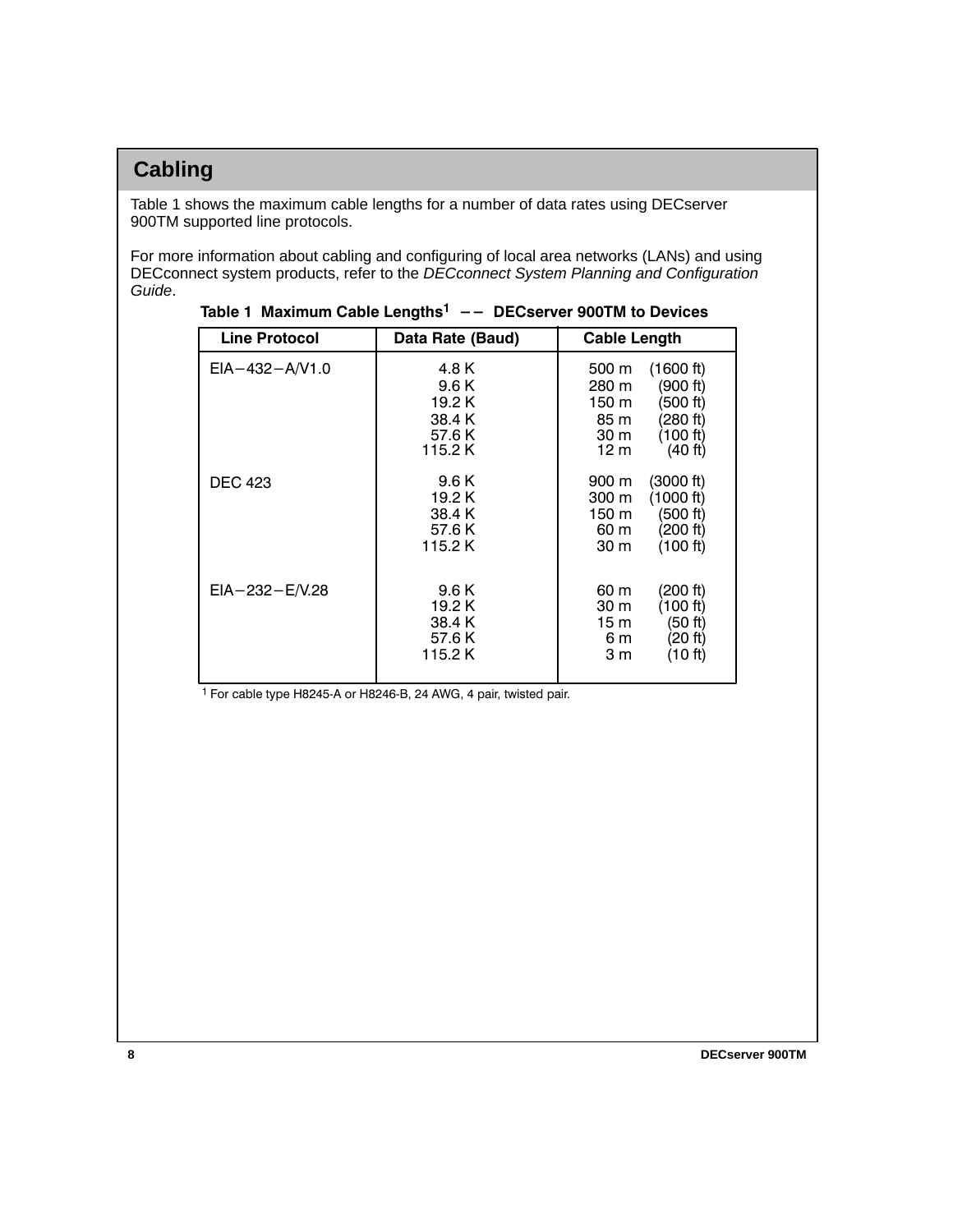### **Cabling (continued)**

ŗ

Before connecting cables to the DECserver 900TM ports, you must verify supported modem signals with the person managing the DECserver 900TM. This information is necessary to determine what cables to use. For more information on the signals, refer to the Network Access Server Management manual.

Table 2 describes the cable connections that are compatible with the DECserver 900TM Ethernet and serial line connectors. Wiring diagrams of individual cables are shown on page 11.

| <b>Cable Type</b>                                                                                    | <b>Description</b>                                                                                                                                                                                                                                      |
|------------------------------------------------------------------------------------------------------|---------------------------------------------------------------------------------------------------------------------------------------------------------------------------------------------------------------------------------------------------------|
| H8585-AC <sup>1</sup> MJ8 to DB25 (male)<br>modem adapter                                            | Use this adapter with the BN25G cable to<br>connect high-speed modems to the DEC-<br>server 900TM.                                                                                                                                                      |
| H8585-AB <sup>1</sup> MJ8 to DB25 (male)<br>modem adapter                                            | Use this adapter with the BN25G cable to<br>connect low-speed modems to the DECserv-<br>er 900TM.                                                                                                                                                       |
| H8585-AA MJ8 to DB9 (female)<br>null-modem adapter                                                   | Use this adapter with the BN25G cable to<br>convert the DECserver 900TM connector to<br>the DB9 connector for cabling to PC asynch-<br>ronous ports.                                                                                                    |
| H8584-AC MP8 to MMJ adapter                                                                          | Use this adapter to convert a serial port to<br>a DECserver 300 terminal server configu-<br>ration.                                                                                                                                                     |
| BN24H MP8 to MP6 office cable                                                                        | Use this office cable to connect from the<br>6-pin MMJ port of a terminal or printer to<br>the 8-pin MJ faceplate data connector.<br>The BN24H is configured with one 6-pin<br>modified modular plug, one standard<br>8-pin plug, and crossover wiring. |
| BN25G MP8 to MP8 equipment cable                                                                     | Use this cable as either a patch cord or<br>office cable. It is configured with stan-<br>dard 8-pin modular plugs, which connect<br>four unshielded twisted pairs pin-to-pin.                                                                           |
| 1Adapters H8585-AB and H8585-AC are not for connection to public works in Sweden, Germany, or Japan. |                                                                                                                                                                                                                                                         |

#### Table 2 Cable Connections Compatible with the DECserver 900TM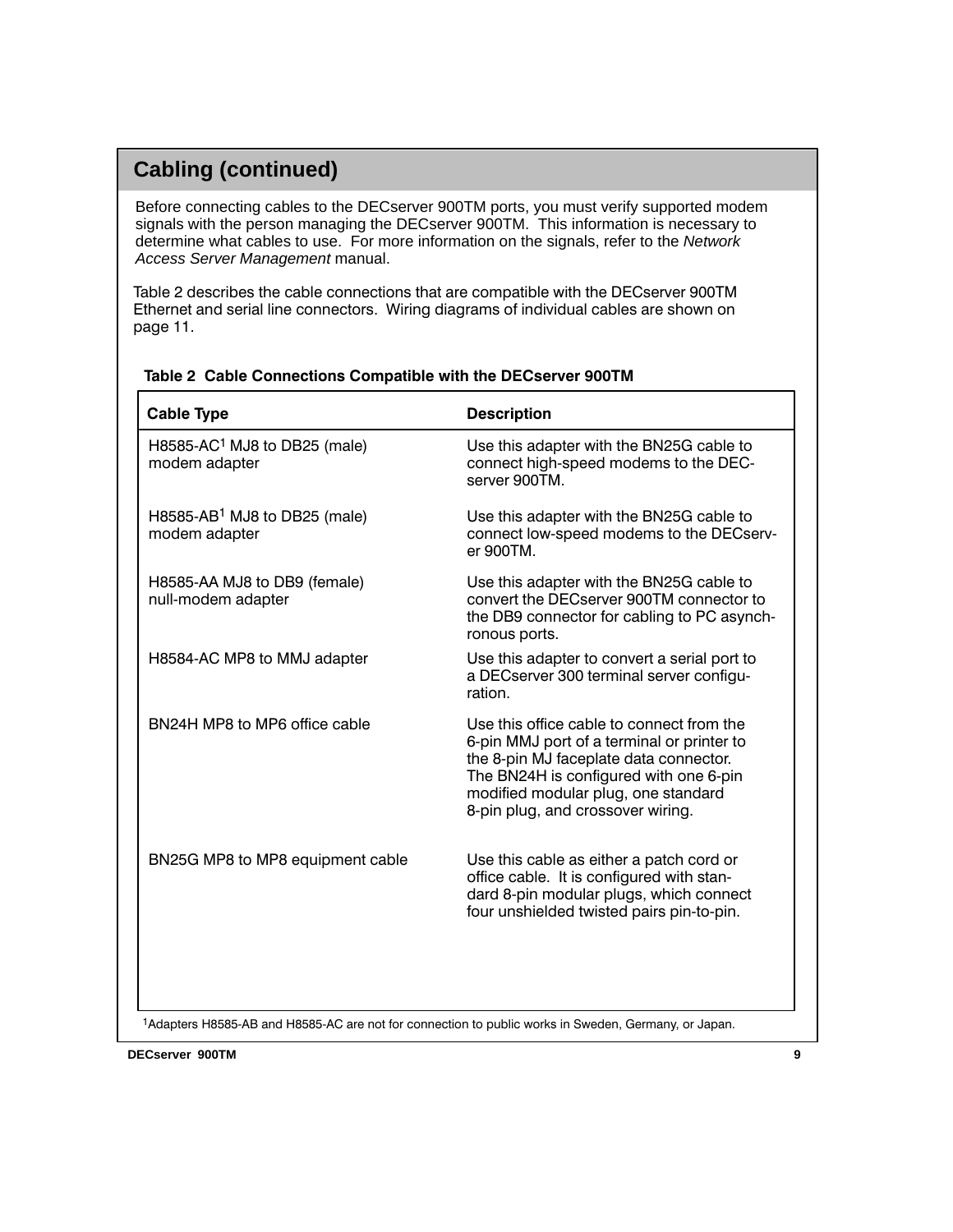## **Cabling (continued)**

The DECserver 900TM uses an MJ8 connector on the serial ports, and can be configured by the software to support the pin signals indicated in Table 3.



#### Table 3 DECserver 900TM Serial Line Ports

| <b>Pins</b>                       |         | າ    | З              |                                        |                                          | 6          |            | 8                                       |
|-----------------------------------|---------|------|----------------|----------------------------------------|------------------------------------------|------------|------------|-----------------------------------------|
| Signal Name                       | RXD GND | RXDI | <b>TXD GND</b> | CTS or RI<br>(Selected by<br>software) | RTS or DSRS<br>(Selected by<br>software) |            | TXD I DTR  | DSR or DCD<br>(Selected by<br>software) |
| Software Default <sup>1</sup>     | RXD GND |      | RXD TXD GND    | <b>CTS</b>                             | <b>RTS</b>                               | <b>TXD</b> | <b>DTR</b> | <b>DSR</b>                              |
| Software Alternative <sup>1</sup> | RXD GND |      | RXD I TXD GND  | RI                                     | <b>DSRS</b>                              | <b>TXD</b> | <b>DTR</b> | <b>DCD</b>                              |

1 To change default values, refer to the Network Access Server Management manual.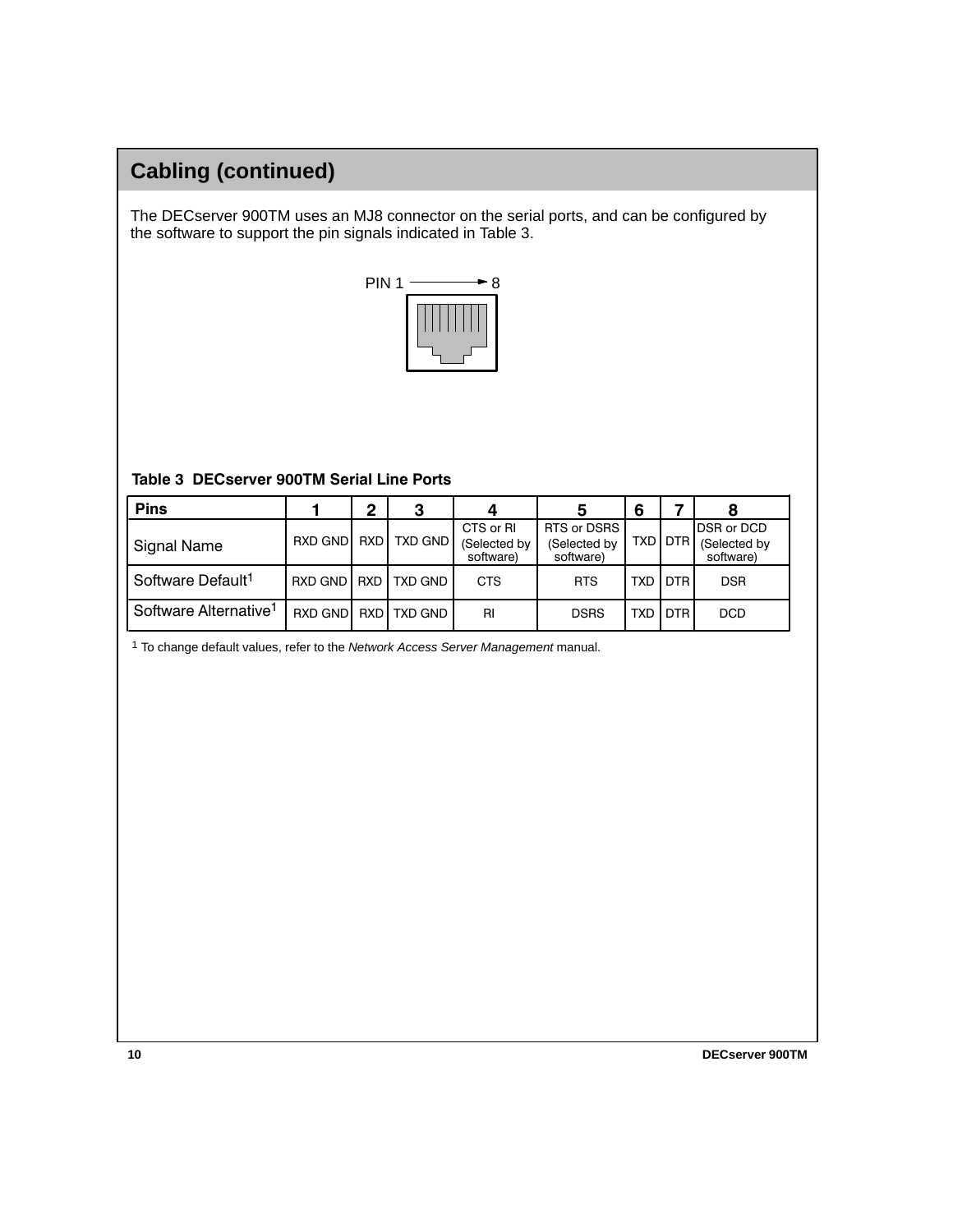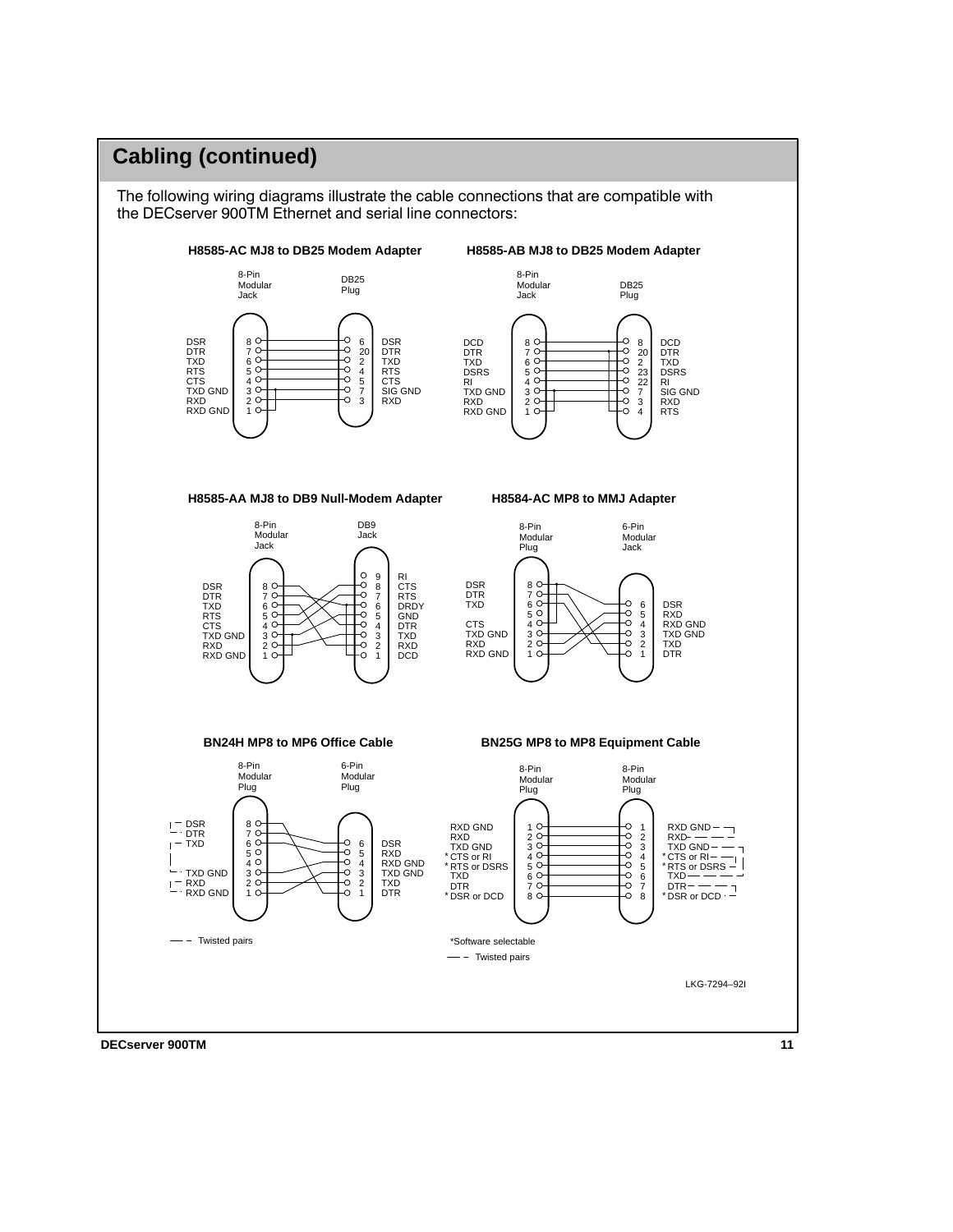# **If ... If ... If ... If such a set of Then ... Do This ...** Power LED is off. **Nodule does not have power.** Verify that the outlet has power. Check the power connection to the server. Replace the power supply. Replace the module. Module OK LED is off. <br>
Fatal error. 
<br>
Return the the unit to Digital Equipment Corporation. Module OK LED is flashing. | Non-fatal error. | See the error message on the console port. Seven-segment display is  $\parallel$  Memory failure.  $\parallel$  Return the unit to Digital flashing "C," "d," or "n." Equipment Corporation. Seven-segment display is Fatal error. Return the unit to Digital flashing. The contract of the contract of the contract of the entries of the contract of the contract of the contract of the contract of the contract of the contract of the contract of the contract of the contract of the c Seven-segment display Downline loading problem See the error message on the shows a "3." console port. **Problem Solving**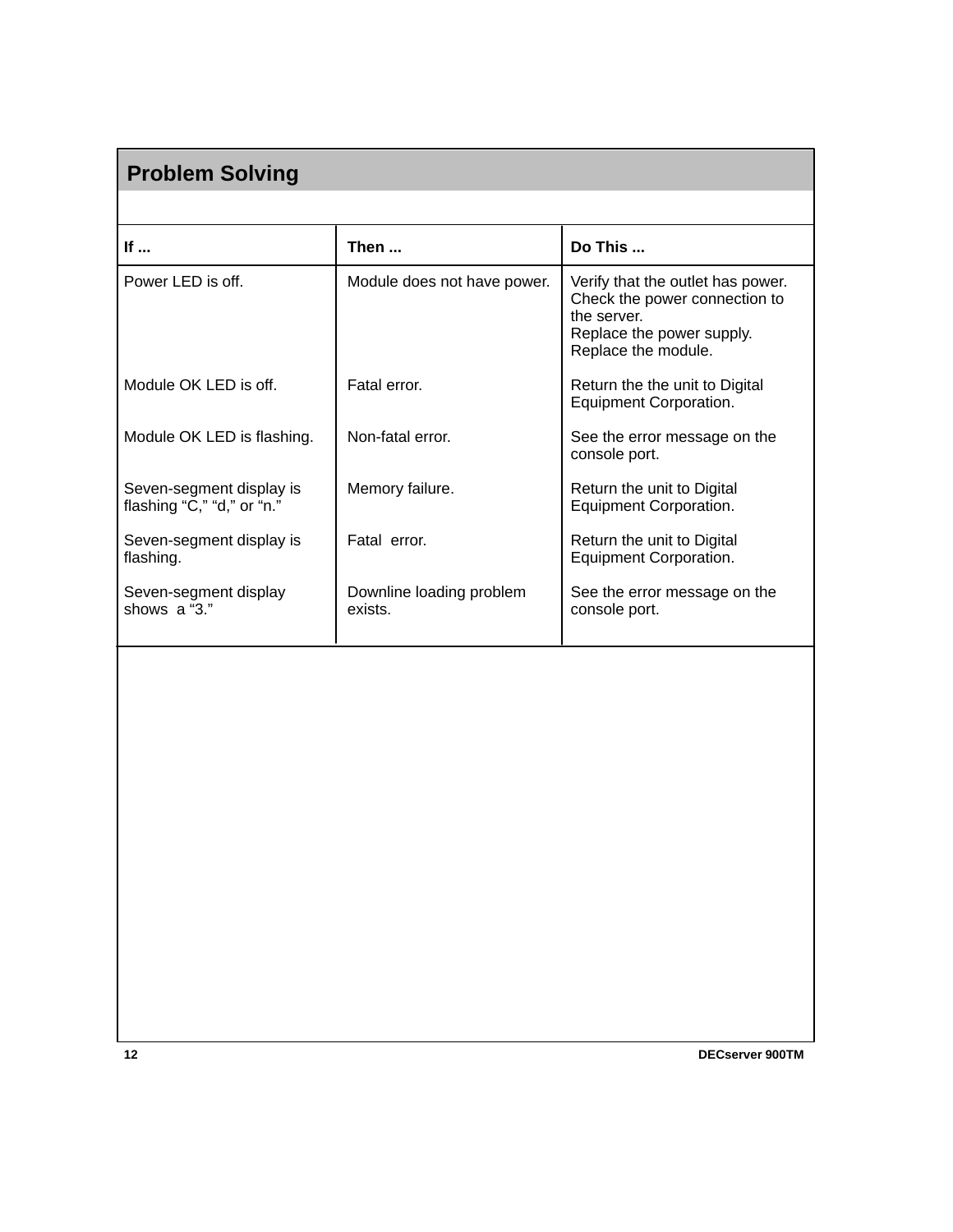## **Problem Solving (continued)**

This section shows the codes that are appear on the seven-segment display during the server internal self-test when the module goes through a power up and initialization. The first column indicates a horizontal view (standalone). The second column indicates a vertical view (hub) of the codes. The third column describes the codes.

| Off            | Off                      | No power or display broken                                          |
|----------------|--------------------------|---------------------------------------------------------------------|
| 8              | Ф                        | Initial power on                                                    |
| F              | ட                        | Initialization                                                      |
| E              | ய                        | DECserver 900 internal test                                         |
| d              | 70                       | SIM 1 test                                                          |
|                | ட்ட                      | SIM 2 test                                                          |
| n              | ᅟᄆ                       | DECserver 900 internal test                                         |
| R              | ᄄ                        | DECserver 900 internal test                                         |
| 9              | σп                       | DECserver 900 internal test                                         |
| ┑              |                          | DECserver 900 internal test                                         |
| 5              | பு                       | Network interface external test                                     |
| $\overline{a}$ | I I 1                    | Software loading from Flash RAM                                     |
| $\overline{4}$ | JΓ                       | Requesting load                                                     |
| E              | $\Box$                   | Load request backoff                                                |
| 2              | ru                       | Loading                                                             |
|                |                          | Requesting dump                                                     |
| 8              | 口                        | Dumping                                                             |
| H              | T                        | Hardware revision # incompatible with firmware revision #           |
| П              | $\overline{\mathsf{C}}$  | No SIMs, or wrong type SIMs installed                               |
|                | <b>Rotating Rotating</b> | DECserver 900 is operating correctly. The rotating code is referred |
|                | LKG-8099-93I             | to as the "race track" pattern.                                     |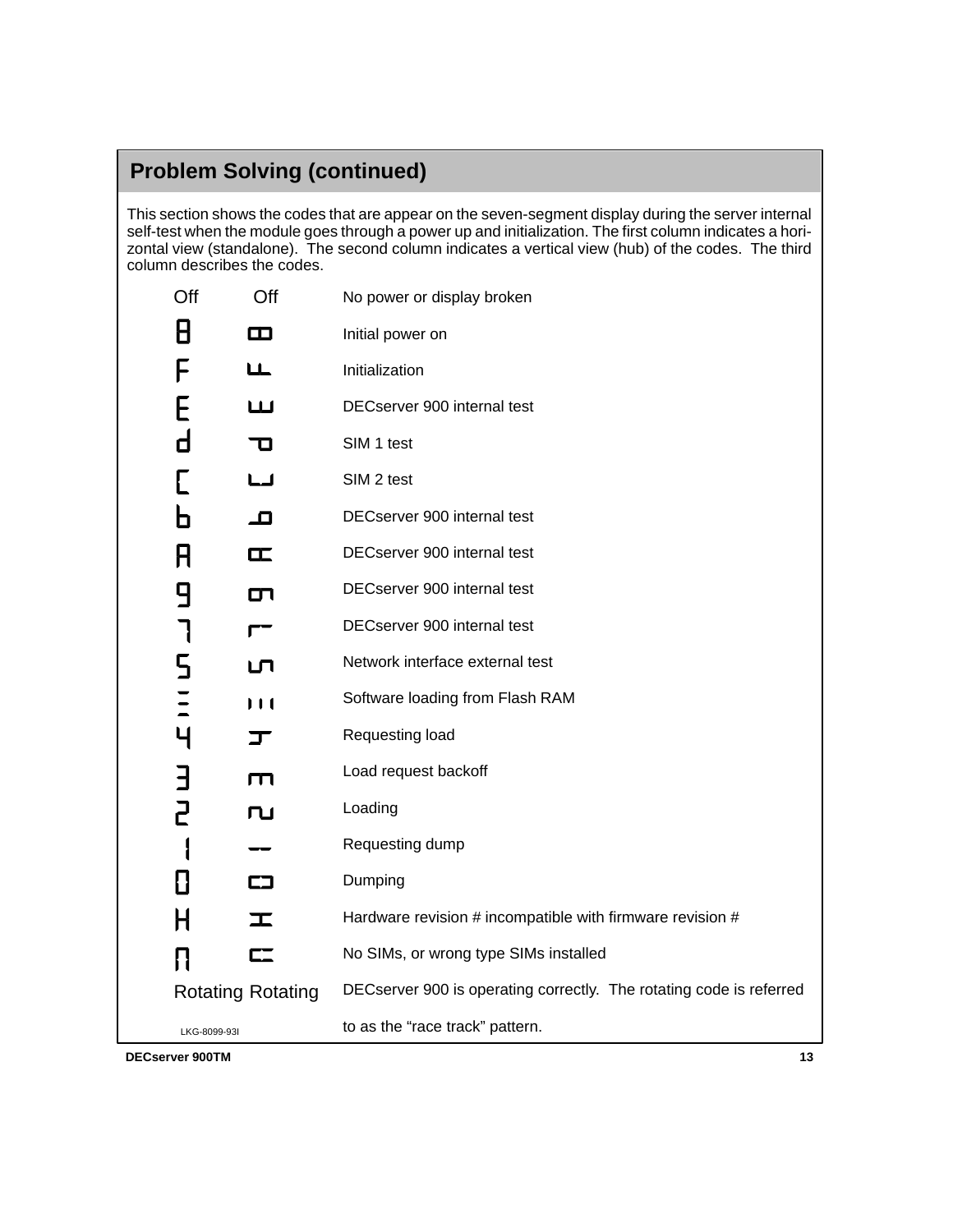## **MIBs and RFCs**

#### **Obtaining RFCs and Digital Private MIBs: Using ftp**

You can obtain Requests for Comments (RFCs) and up-to-date DEChub Management Information Base (MIBs) from Digital using anonymous ftp.

Digital offers Internet anonymous ftp access to private MIB information, in ASCII text form, at GATEKEEPER.DEC.COM, with up-to-date documents stored in the directory /private/mib. Check the index file and the reamdme file for the current contents. To use anonymous ftp to copy files, follow these instructions:

- 1. Use the Internet application ftp to connect to gatekeeper.dec.com (the Internet address is 16.1.0.2).
- 2. Log in as user anonymous.
- 3. Use your electronic mail address as the password.
- 4. Use the cd command to get to the directory /private/mib
- 5. Use the ascii command to specify that you are retrieving ASCII text files.
- 6. Use the get command to get the file or files that you require.
- 7. When you are finished, use the quit command to log out.

Note that user input is case sensitive; you must type it as shown (user input is shown in **boldface** type).

```
Here is an example of copying the readme file from the repository.
   % ftp gatekeeper.dec.com
  Connected to gatekeeper.dec.com
   220 GATEKEEPER.DEC.COM FTP Service Process
  Name: anonymous
  331 ANONYMOUS user ok, send real ident as password.
  Password: milano@netman.stateu.edu
   230 User ANONYMOUS logged in at Tue 10–Aug–1993 10:24–EST, job 54.
   ftp> cd /private/mib
   331 Default name accepted. Send password to connect to it.
   ftp> ascii
   220 Type A ok.
   ftp> get readme
   200 Port 19.54 at host nnn.nn.nn.nn accepted.
   150 ASCII retrieve of /PRIVATE/MIB/README started.
   226 Transfer completed. 40239 (8) bytes transferred.
   40239 bytes received in 23.65 seconds (5.8 Kbytes/s)
   ftp> quit
   %
```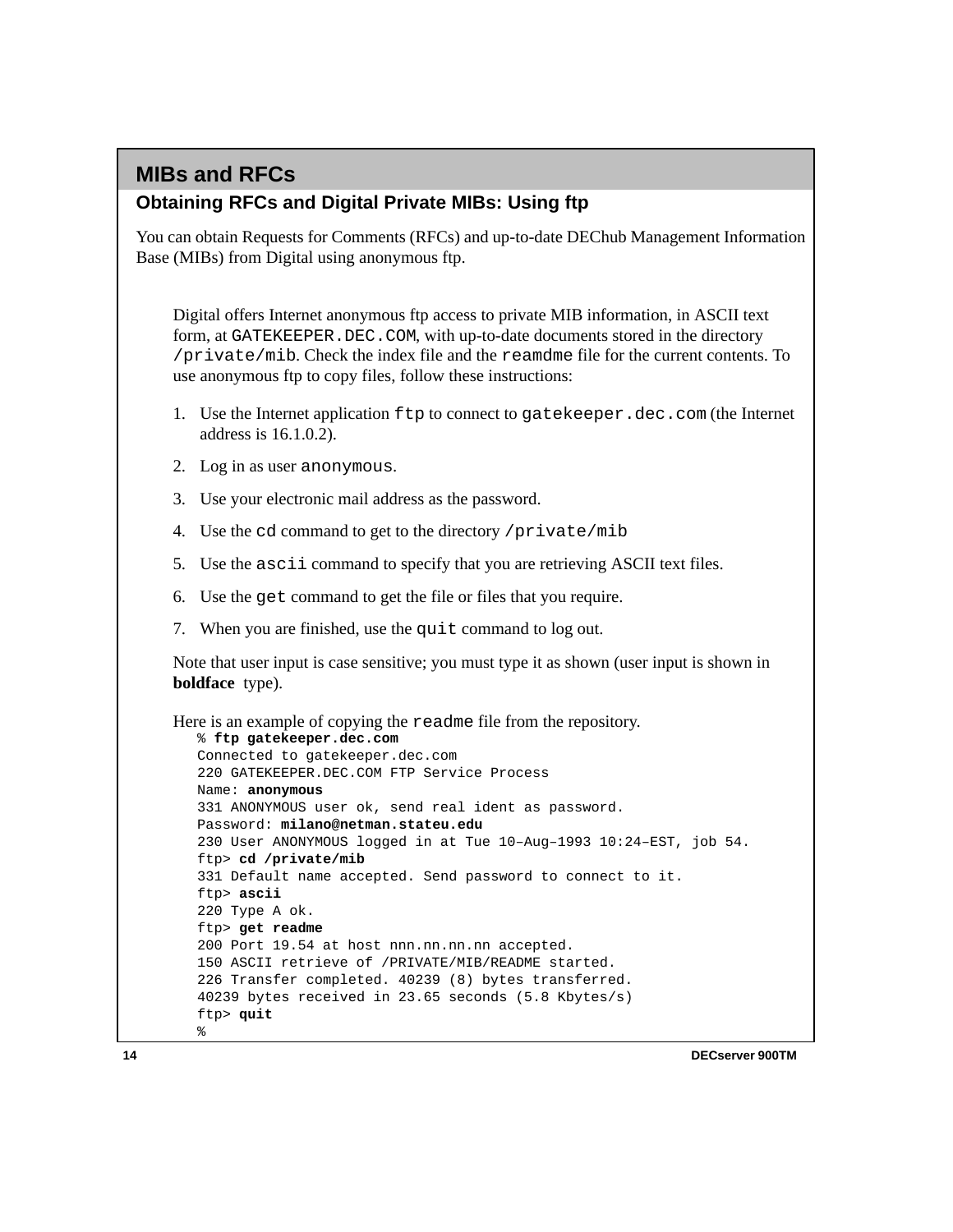| <b>Product Specifications</b>                                                                                                                                                                                                                                                                                                                                           |                                                                                                                                                             |                                                                                                                                                                                                                                  |                                                   |  |  |  |
|-------------------------------------------------------------------------------------------------------------------------------------------------------------------------------------------------------------------------------------------------------------------------------------------------------------------------------------------------------------------------|-------------------------------------------------------------------------------------------------------------------------------------------------------------|----------------------------------------------------------------------------------------------------------------------------------------------------------------------------------------------------------------------------------|---------------------------------------------------|--|--|--|
| <b>Product Specification</b>                                                                                                                                                                                                                                                                                                                                            | <b>DECserver 900TM</b>                                                                                                                                      | <b>DEChub ONE Server 900TM</b>                                                                                                                                                                                                   |                                                   |  |  |  |
| Height<br>Width<br>Depth                                                                                                                                                                                                                                                                                                                                                | 44.45 cm (17.5 in)<br>4.45 cm (1.75 in)<br>5.25 cm (6 in)                                                                                                   | 44.45 cm (17.5 in)<br>4.45 cm (1.75 in)<br>25.4 cm (10.0 in)                                                                                                                                                                     |                                                   |  |  |  |
| Weight                                                                                                                                                                                                                                                                                                                                                                  | 1.8 kg $(4 \text{ lb})$                                                                                                                                     | 3.4 kg (7.5 lb)                                                                                                                                                                                                                  |                                                   |  |  |  |
| Operating temperature <sup>1</sup>                                                                                                                                                                                                                                                                                                                                      | $5^{\circ}$ C to $50^{\circ}$ C (41° F to 122° F)                                                                                                           |                                                                                                                                                                                                                                  | $5^{\circ}$ C to $50^{\circ}$ C (41° F to 122° F) |  |  |  |
| Relative humidity                                                                                                                                                                                                                                                                                                                                                       | 10% to 95% non-condensing                                                                                                                                   | 10% to 95% non-condensing                                                                                                                                                                                                        |                                                   |  |  |  |
| Altitude                                                                                                                                                                                                                                                                                                                                                                | Sea level to 4900 m (16,000 ft)                                                                                                                             | Sea level to 4900 m (16,000 ft)                                                                                                                                                                                                  |                                                   |  |  |  |
| Power                                                                                                                                                                                                                                                                                                                                                                   | 20W @+5Vdc, 7W@ +15Vdc                                                                                                                                      | 20W @+5Vdc, 7W@ +15Vdc                                                                                                                                                                                                           |                                                   |  |  |  |
| Connectors                                                                                                                                                                                                                                                                                                                                                              | Shielded RJ-45                                                                                                                                              | Shielded RJ-45                                                                                                                                                                                                                   |                                                   |  |  |  |
| Certification                                                                                                                                                                                                                                                                                                                                                           | CE, CSA, FCC, TÜV, UL, VCCI, VDE                                                                                                                            | CE, CSA, FCC, TÜV, UL, VCCI, VDE                                                                                                                                                                                                 |                                                   |  |  |  |
| Acoustics:<br>Declared values per ISO 9296 and<br>ISO 7779 <sup>2</sup><br><b>DSRVZ</b><br>DSRVZ + DEHUM<br>Schallemissionwerte:<br>Werteangaben nach<br>ISO 9296 und ISO 7779/DIN<br>EN277793<br><b>DSRVZ</b><br>DSRVZ + DEHUM                                                                                                                                         | Idle/Operate<br>Sound Power<br>Level L <sub>WAd</sub> , B<br>4.7<br>33<br>Leerlauf/Betrieb<br>Schalleistungs-<br>Schalldruck-<br>pegal LWAd, B<br>33<br>4,7 | Idle/Operate<br>Sound Power<br>Sound Pressure<br>Level L <sub>pAm</sub> , dBA<br>Level L <sub>WAd</sub> , B<br>5.1<br>37<br>Leerlauf/Betrieb<br>Schalleistungs- Schalldruck-<br>pegal LWAd, B pegal LpAm, dBA<br>pegal LpAm, dBA | Sound Pressure<br>Level L <sub>pAm</sub> , dBA    |  |  |  |
| <sup>1</sup> For high altitude sites, decrease the operating temperature specification by 1.8° C (35.2°F) for each 1000 m (3200 ft).<br>$2$ Current values for specific configurations are available from Digital Equipment representatives. 1 B = 10 dBA.<br>3 Aktuelle Werte für spezielle Ausrüstungsstufen sind Über die Digital Equipment Vertretungen erhältlich. |                                                                                                                                                             | 5,1<br>37                                                                                                                                                                                                                        | $1 B = 10$ dBA.                                   |  |  |  |